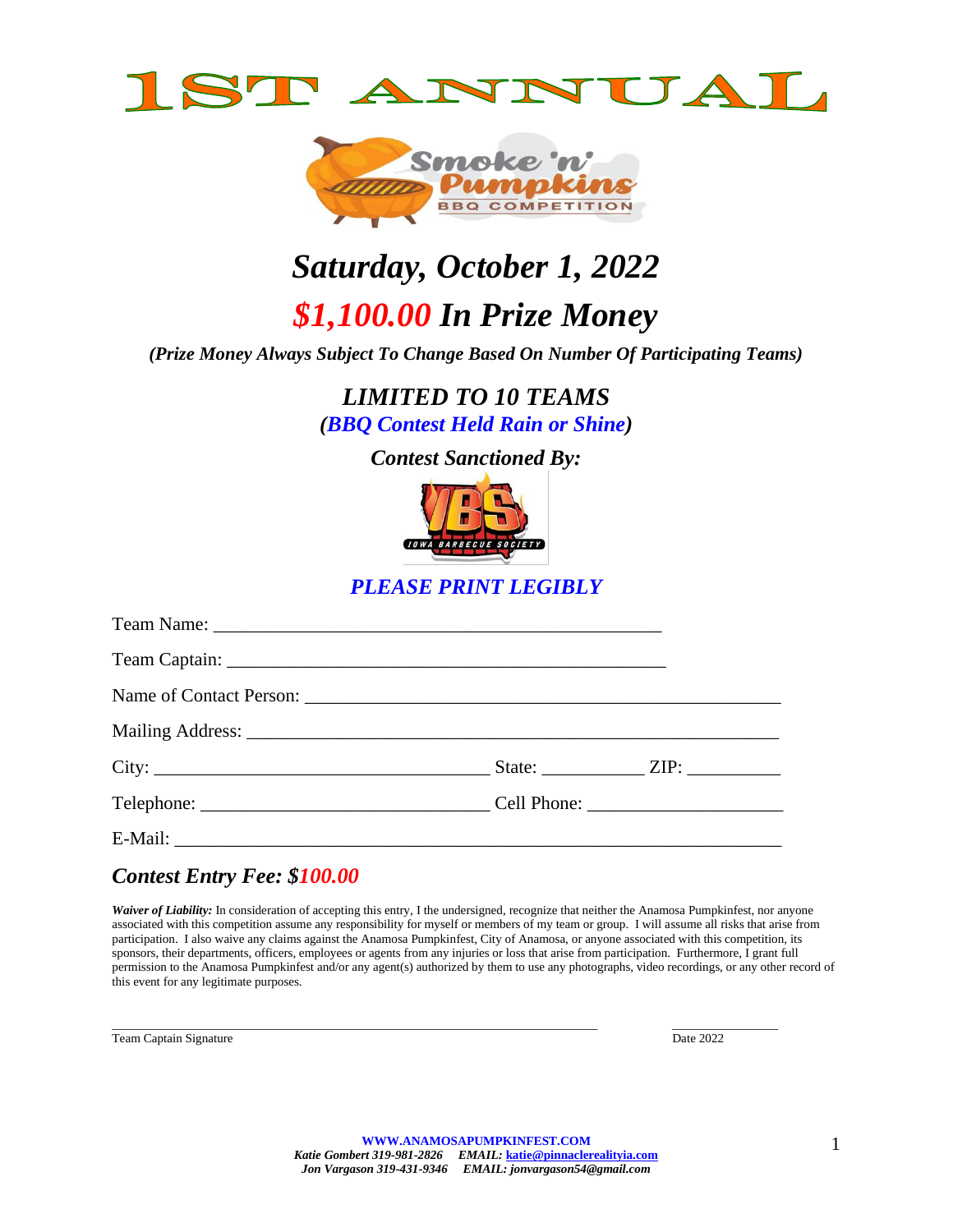



# *Contest Entry Fee: \$100.00*

- Each team must have its own power source (generator), power is **NOT** provided by the organizers.
- Teams will compete in these categories: Chicken & Pork Ribs in order to be in the running for both Reserve & Grand Champion.
- Set up for the contest may only happen after 7:00AM on Saturday, October 1, 2022 per city regulations.
- Competition Teams will be given a 10 X 20 Space for the competition  $\&$  each team  $\&$  its members must stay/fit with in the space provided.
- A *MANDATORY* cooks meeting will be *Saturday, October 1, 2022 @ 8:00* AM at the Anamosa Bowling Alley.

# *TERMS & CONDITIONS*

Participation space is assigned on a first come, first serve basis. Site Coordinator will assign your space on the day of setup. Contestants must have your own structure, signage and be totally self sufficient. No electrical outlets are available. It is suggested that you bring a generator if you will need electricity.

# *SITE CLEAN UP*

Each team and its team captain are solely responsible for all clean up and trash removal during the competition. The Anamosa Pumpkinfest Committee nor the City of Anamosa are not responsible for any clean up and removal of trash. If your site is not cleaned at the end of the competition and has to be cleaned by the Anamosa Pumpkinfest committee and/or the city of Anamosa, a *\$100* fine will be assessed to the team captain.

# *FOOD RULES & REGULATIONS*

### *All contestants must follow basic food handling rules during the vending & competition.*

# *Cooking Temperatures:*

*Chicken:* 165 Degrees *Pork Ribs:* 145 Degrees

# *Food Preparation:*

When preparing all food, no bare hand contact of ready to eat food may occur. Rubber gloves must be worn at all times while preparing food. *NO EXCEPTIONS*!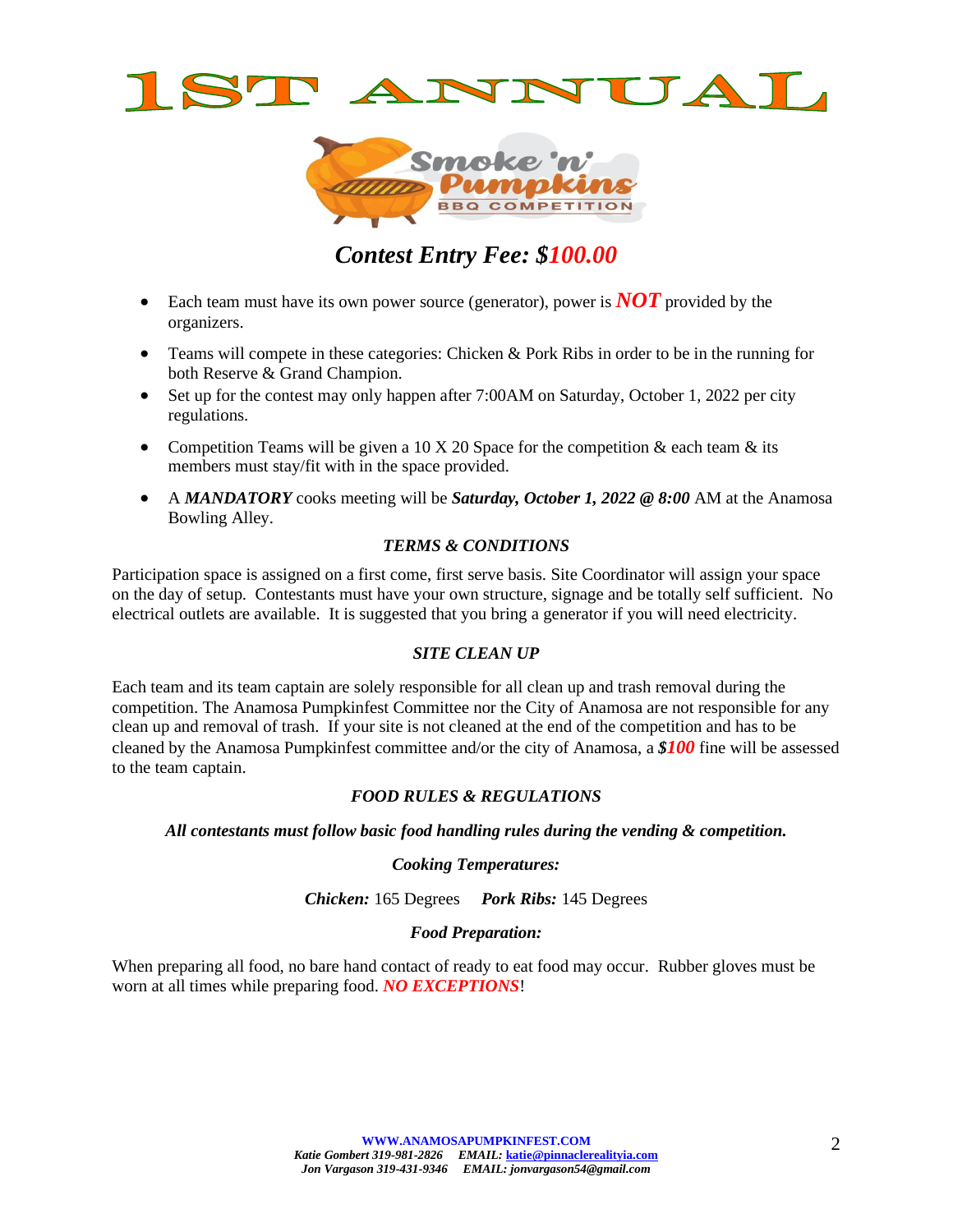



### *Dish & Utensil Washing:*

Each team must have a system for "*Safely*" cleaning all utensils and dishes. 3 Small plastic totes work very well for this as long as the totes can submerge your largest utensils or dishes. Each team must have a good supply of clean towels, paper towels and cleaning supplies (such as Clorox water, sanitizing wipes or sanitizing cloths) in order to keep all food preparation surfaces clean at all times.

*ENTIRE AGREEMENT*: The Agreement contains the entire understanding between the parties hereto relating to the subject matter contained herein and supersedes any and all prior agreements, communications, or representations, whether oral or written. The Agreement, once accepted by organizer may not be amended, altered modified or changed except in writing signed by both parties hereto.

Dated this \_\_\_\_\_\_\_day of \_\_\_\_\_\_\_\_\_\_\_\_\_\_\_\_\_\_, 2022

Signature of Head Cook: \_\_\_\_\_\_\_\_\_\_\_\_\_\_\_\_\_\_\_\_\_\_\_\_\_\_\_\_\_\_\_\_\_\_\_\_\_\_\_\_\_\_\_\_\_

*(Must be 18 years of age or older)*

Printed Name of Head Cook:

All forms must be signed and dated in the correct places!

Please keep the rest to read & understand all the Contest "Rules"

# *Contest Entry Fee: \$100.00*

Make your check payable to: *KATIE GOMBERT and include SNP BBQ in the memo*

> *Mailing Address Information: KATIE GOMBERT – SNP BBQ 607 S GARNAVILLO ST ANAMOSA, IA 52205*

*Applications "Post Mark" DEADLINE DATE is September 1, 2022! Any applications received after September 1, 2022 will be considered "Late Registration" and will pay an entry fee of \$125.00!*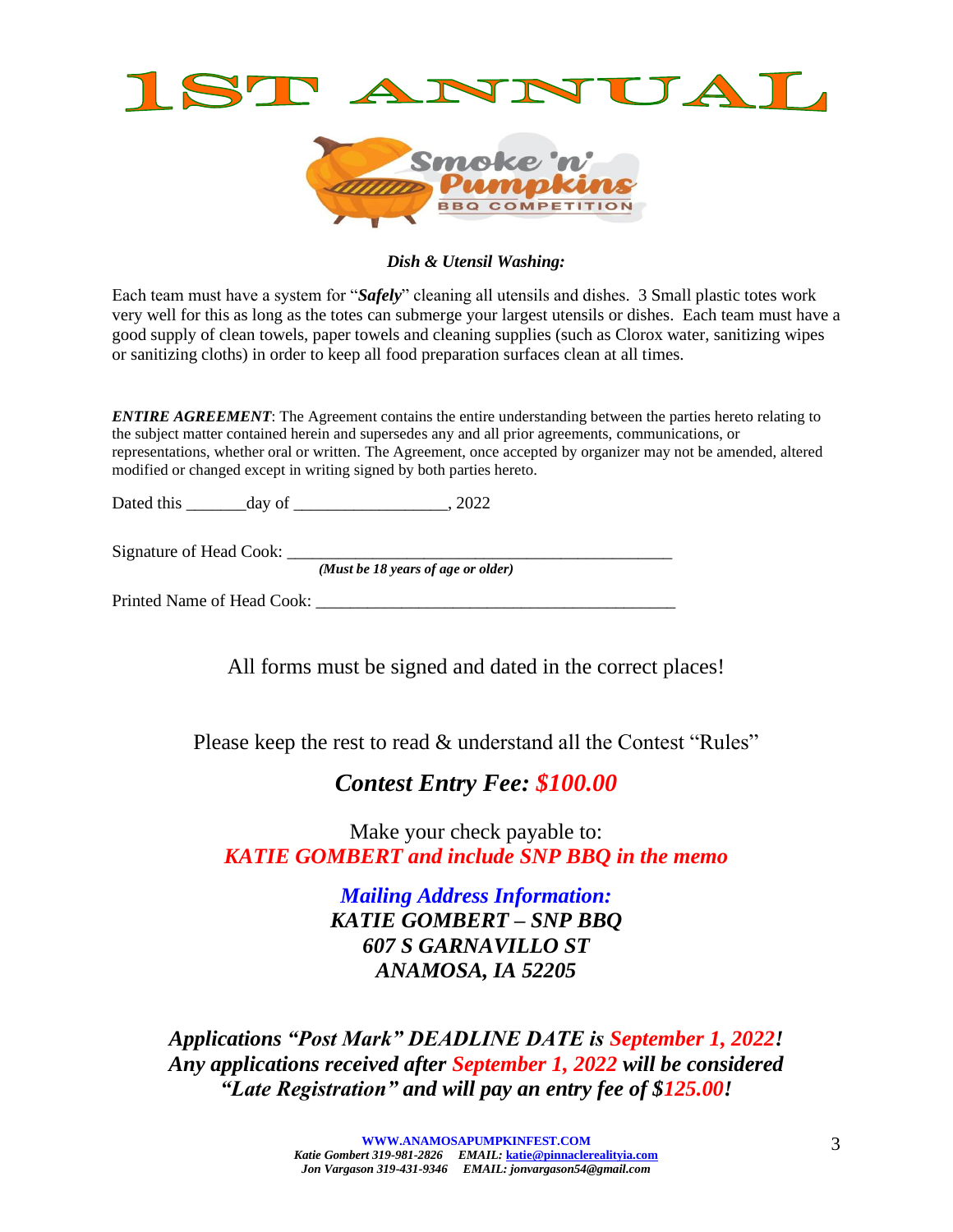



# *BBQ Contest Rules & Information*

"*NO GARNISH*" In the Turn-In Boxes!

Boxes will be handed out at the "*Mandatory*" cooks meeting!

AS STATED BEFORE in this document: You **MUST** compete in the following Competition Categories:

# *Chicken & Pork Ribs*

*Team Set Up:* Teams may set up anytime after 7:00 AM Saturday, October 1, 2022.

# *Cooks Meeting:*

A *mandatory* cooks meeting will take place at the Anamosa Bowling Alley at 8:00 AM sharp on Saturday, October 1, 2022. All Team captains must be present at the meeting in order to take part in the contest. At that time all contest rules and regulations will be discussed and the contest rep or organizer will hand out each team's turn-in boxes at that time. This meeting will be conducted by Francis Dutton (The Iowa BBQ Society Representative) assigned to the BBQ contest.

| <b>BBQ</b> Categories: | <b>Turn-In Times:</b> |
|------------------------|-----------------------|
| <b>Chicken</b>         | 1:00                  |
| <b>Ribs</b>            | 1:30                  |

\**Teams will get 5 minutes on either side of the turn-in times in order to be on time for turn-in (Example: 12:55 – 1:05). If any team is late, once the official clock is face down on the table you will be disqualified for that entry.*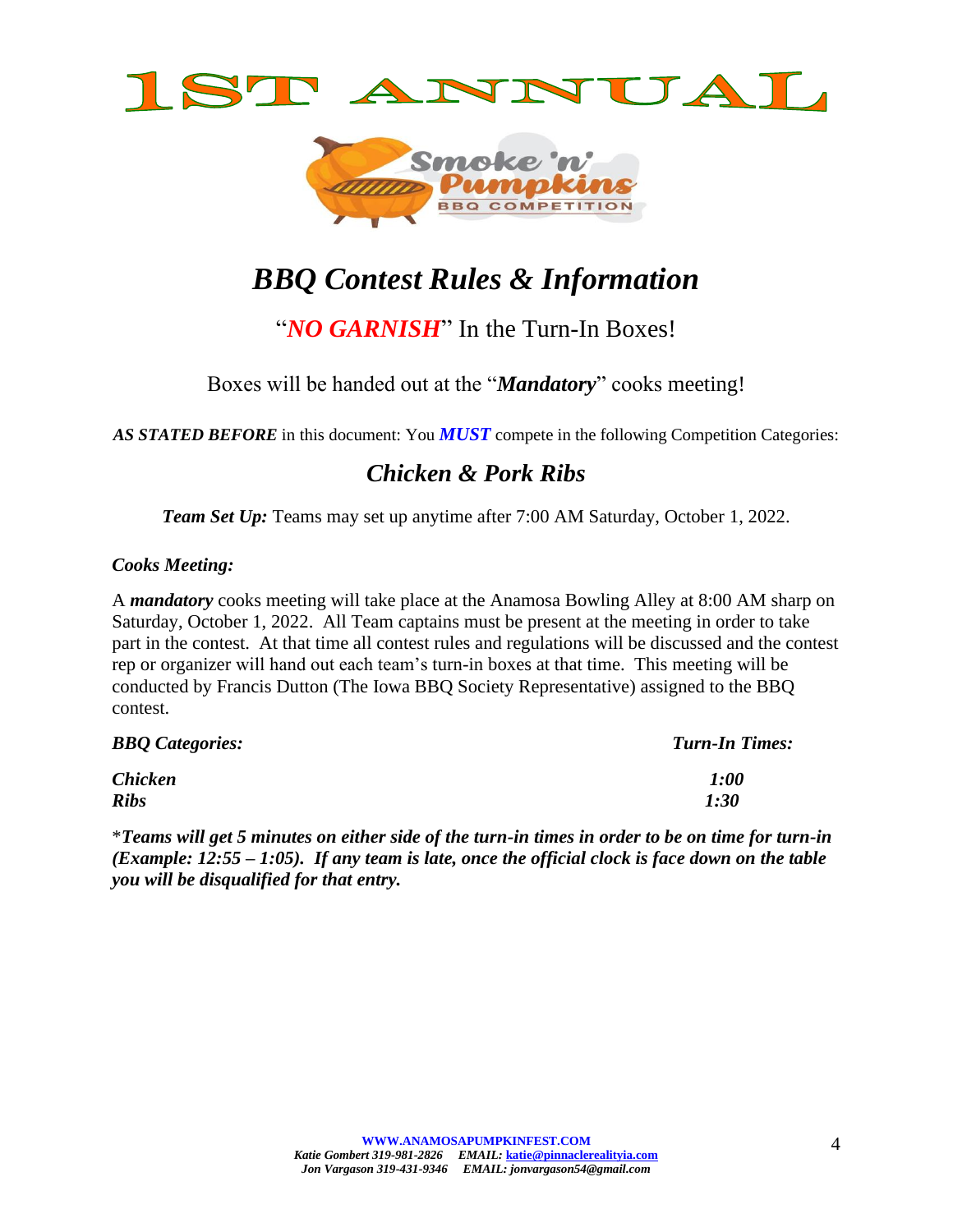



# *CATEGORY PAYOUTS*

*Grand Champion \$225.00 & Pumpkinfest Traveling Trophy Reserve Grand Champion \$125.00 & Trophy*

| 1 <sup>st</sup> Place Chicken: \$125 | $1^{st}$ Place Ribs: \$125       |
|--------------------------------------|----------------------------------|
| 2 <sup>nd</sup> Place Chicken: \$100 | $2nd$ Place Ribs: \$100          |
| 3rd Place Chicken: \$75              | $3rd$ Place Ribs: \$75           |
| 4 <sup>th</sup> Place Chicken: \$50  | 4 <sup>th</sup> Place Ribs: \$50 |
| 5 <sup>th</sup> Place Chicken: \$25  | 5 <sup>th</sup> Place Ribs: \$25 |

*5 th THRU 10th Place Will Receive Award Certificates & \$10.00 Gift Card*

*"Prize Money Always Subject To Change Based On Number Of Participating Teams"*

# *TEAM SCORING & JUDGING*

# *Judging:*

Judges for this BBQ event will be Kansas City Barbeque Society (KCBS) Certified Judges.

*The Iowa BBQ Society computer scoring program bases all scores on the following criteria:*

# *Scoring:*

Visual Appeal/Appearance: 1-5 (multiplier .56) Taste: 1-5 (multiplier 2.2972) Tenderness: 1-5 (multiplier 1.1428)

# *Tie Breaker:*

1<sup>ST</sup> Tiebreaker: Throw out the lowest taste score of tied competitors  $2^{ND}$  Tiebreaker: Throw out the lowest visual appeal score of tied competitors 3<sup>rd</sup> Tiebreaker: The coin toss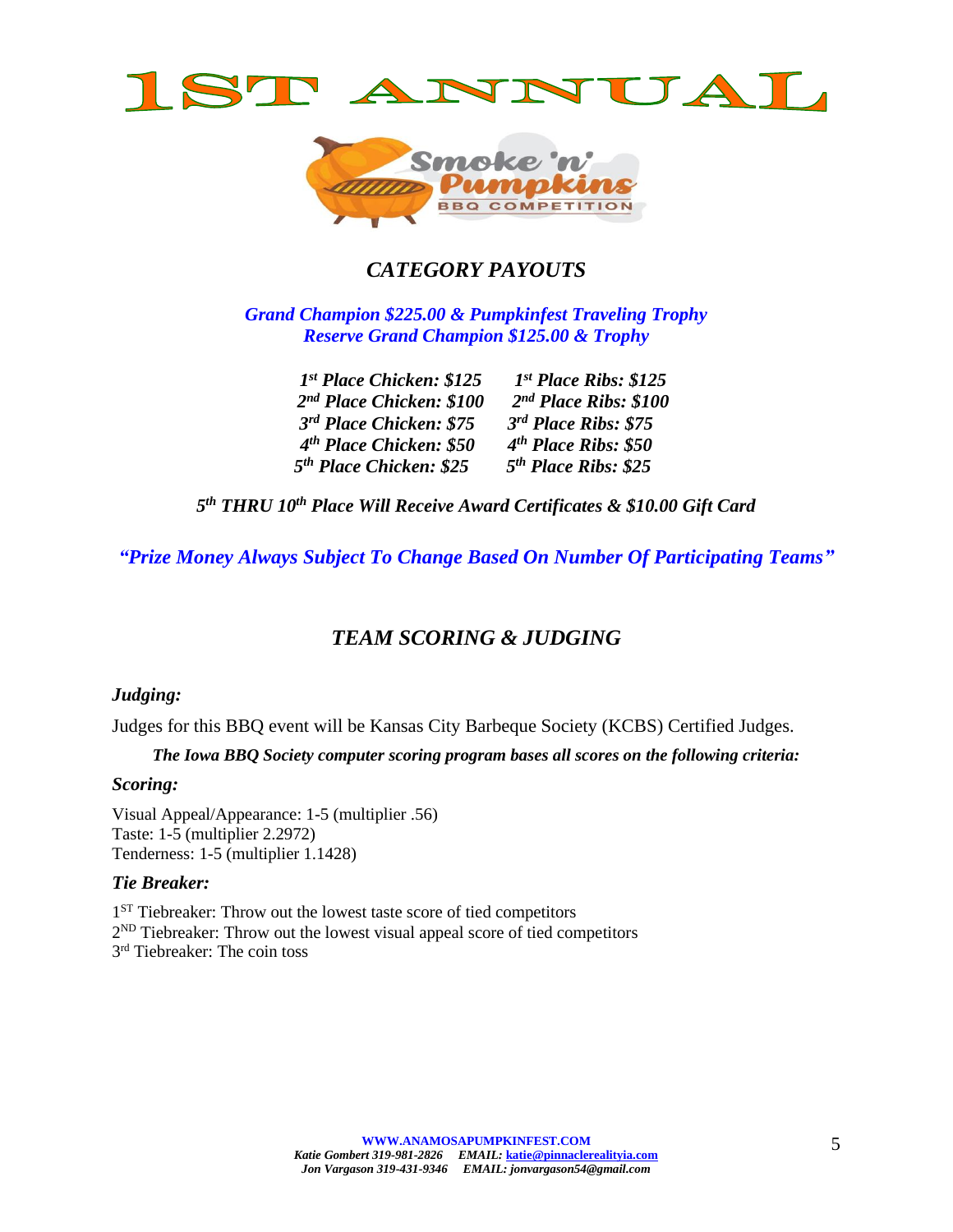



# *IOWA BBQ SOCIETY SANCTIONING RULES & REGULATIONS*

- 1. Each team shall consist of a chief cook and as many helpers as necessary. A team shall not compete in more than one Iowa BBQ Society sanctioned contest under the same name, on the same date.
- 2. Each team will receive an assigned space and a concerted effort must be made to keep all cooking equipment, trailer, RV's, generators, etc within this space provided by the contest organizer. All prep and cooking must be done within the assigned space, sharing of spaces is not allowed.
- 3. Teams shall provide all equipment, supplies, and electricity as needed, unless other arrangements have been made by the contest organizer. A fire extinguisher must be located at each cook space and provided by the contestant. *NO EXCEPTIONS*!
- 4. Teams are responsible for ensuring that the cook area is clean upon contest completion.
- 5. Fires shall be of wood, wood pellets, charcoal, gas or electric. Fires will not be built on the ground.
- 6. Meats shall be inspected by a BBQ Society approved meat inspector during times designated by the contest organizer. Once the meat(s) have been inspected it shall not leave the contest site.
- 7. Cooking will not begin until after meat inspection. All meats shall start out raw; no pre-seasoned meats are allowed other than manufacturer enhanced as shown on label.
- 8. Contestant may trim meat(s) prior to arrival, but NO seasoning, injections, or marinades will be applied until after meat inspection. Meat not meeting these requirements will be disqualified.
- 9. Parboiling, sous-vide, and/or deep frying meat is not allowed.
- 10. Meat shall not be sculptured, branded, or presented in a way to make it Identifiable; violations will be scored a 1 on all criteria.
- 11. 2 Meat Categories for Scoring (This portion pertains only to current Iowa BBQ Society member teams who are competing the IBS "Sanctioned" Backyard Team of the Year Battle!):

**CHICKEN:** Chicken includes Cornish game hen, kosher chicken or any part of the chicken (i.e. thighs, legs, wings or breast).

*PORK RIBS:* Ribs shall include the bone. Country style ribs are prohibited.

*\*\*These 2 meats will be the only categories scored to apply to the overall points to determine both "Reserve & Grand Champions at the end of the year for the IBS Backyard Team of the Year Battle"!*